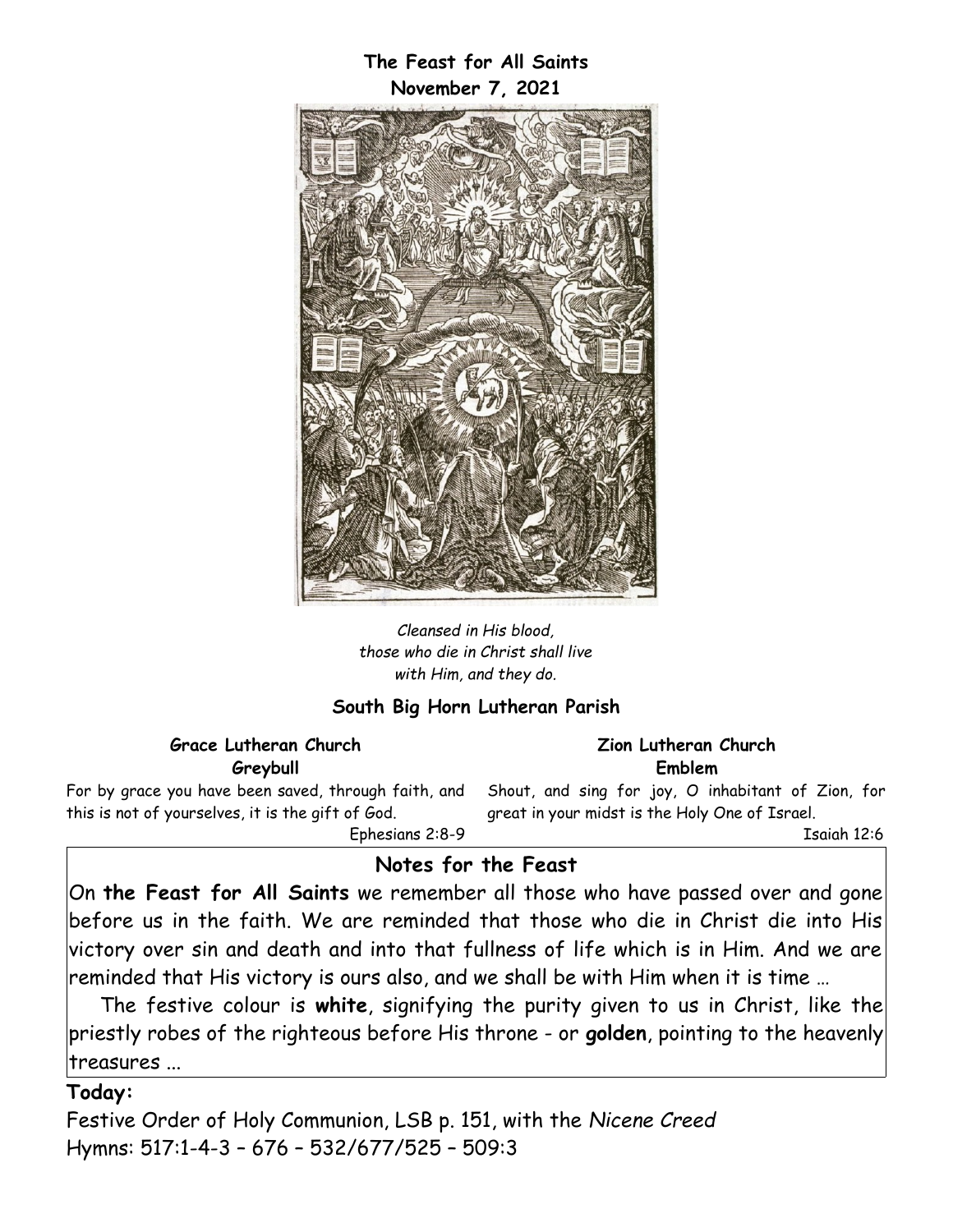# **About Holy Communion**

In the Sacrament we are made one with the risen Christ, and with each other. According to Holy Scripture, oneness in faith and confession is a precondition for such unity. As such, only Christians who share our faith and confession, and who therefore belong to congregations in the fellowship of the Lutheran Church-Missouri Synod, will commune in our church. **Visitors wishing to receive the sacrament** please speak with Pastor prior to the service. We ask that our guests be respectful of our faith. **We sincerely welcome our visitors**; we assure you that we uphold this practice *also* out of concern for *your* spiritual welfare, and that our Pastor would love to study Scripture with you and help you embrace the full counsel of God, so that we can celebrate the Sacrament in a manner pleasing to God and beneficial for us all.

# **Just so we do not forget:**

I believe that I cannot by my own reason or strength believe in Jesus Christ, my Lord, or come to Him; but the Holy Spirit has called me by the Gospel, enlightened me with His gift, sanctified and kept me in the true faith. In the same way He calls, gathers, enlightens, and sanctifies the whole Christian Church on earth and keeps it with Christ in the one true faith. In this Christian Church He daily and richly forgives all my sins and the sins of all believers. On the last day He will raise me and all the dead, and give eternal life to me, and to all believers in Christ. This is most certainly true.

*Of the Small Catechism*

**This is our faith** *– from the Confessions of our Church*

Thus we must regard Baptism and make it profitable to ourselves, that when our sins and conscience oppress us, we strengthen ourselves and take comfort and say: "Nevertheless I am baptised; but if I am baptised, it is promised to me that I shall be saved and have eternal life, both in soul and body." *Of the Large Catechism*

**Wyoming District Newsletters for November** are available in the Narthex.

**Services of penitence and prayer** are held at Grace on Friday nights at 7 pm. in response to the Wuhan Virus and other current threats to the peace and freedom of the Church of Christ and to the well-being of people in the country and in the community.

**Mission Fest at Zion on Sunday, November 14**. The offering on that day will go to support the mission projects of the Wyoming District. Lunch after worship, with pork loin and mashed potatoes, sponsored by Thrivent. Members are asked to bring salads and desserts.

**Thanksgiving Dinner** at Grace Tuesday, November 23, at 6 pm. A free will offering will be taken in favour of our youth work.

**Thanksgiving Worship** at Grace Tuesday, November 23, at 7 pm.

**Thanksgiving Worship** at Zion Thursday, November 25, at 10:30 am.